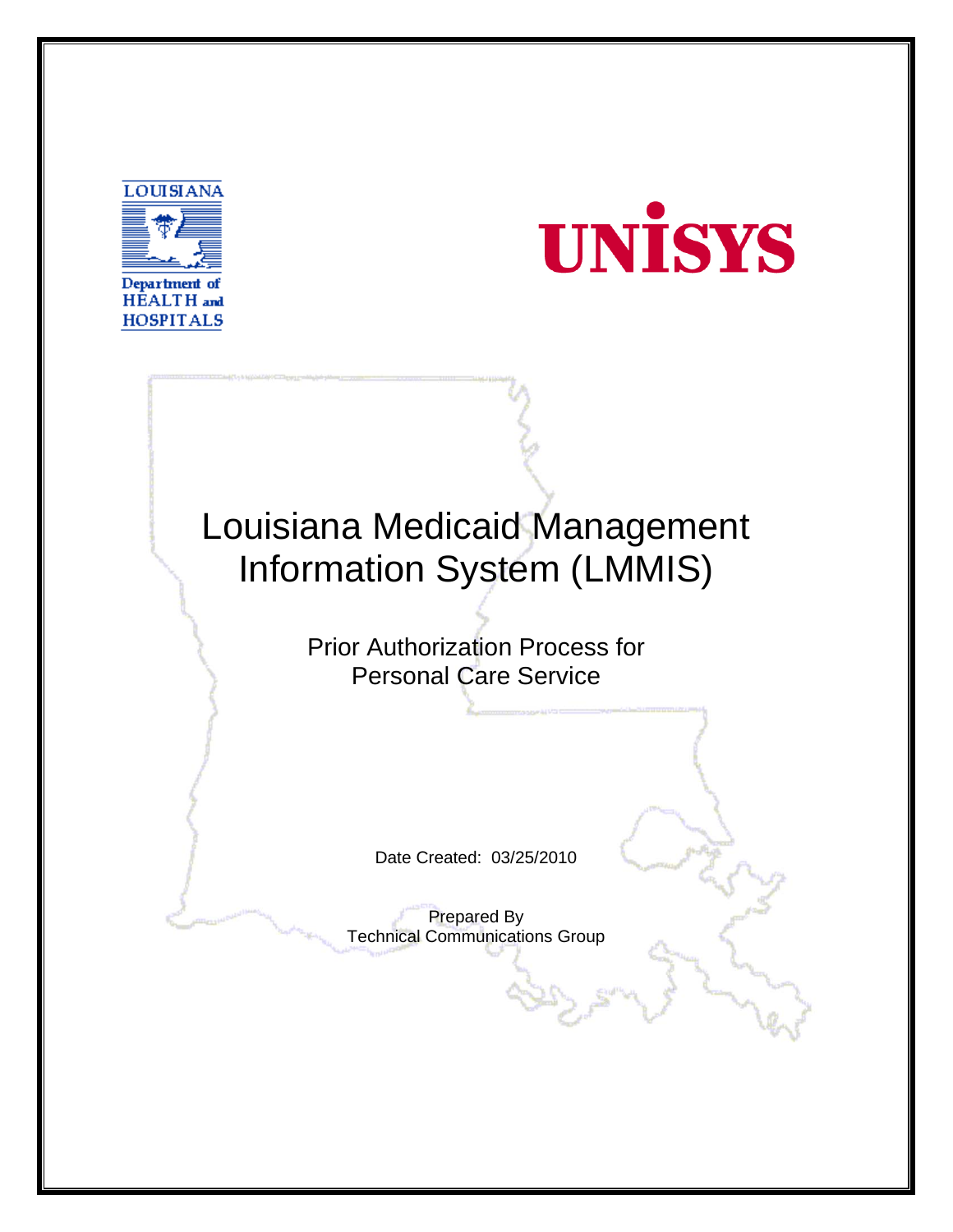## **PROJECT INFORMATION**

| <b>Document Title</b> | Louisiana Medicaid Management Information System (LMMIS) - XXX<br><b>Application User Manual</b> |             |             |
|-----------------------|--------------------------------------------------------------------------------------------------|-------------|-------------|
| <b>Author</b>         | Technical Communications Group, Unisys LMMIS QA                                                  |             |             |
|                       | <b>Revision History</b>                                                                          |             |             |
| Date                  | <b>Description of Change</b>                                                                     | <b>LIFT</b> | By          |
| 3/25/2010             | Initial draft                                                                                    |             | Tracie Tate |

#### **Copyright © 2010 UNISYS Corporation All rights reserved**